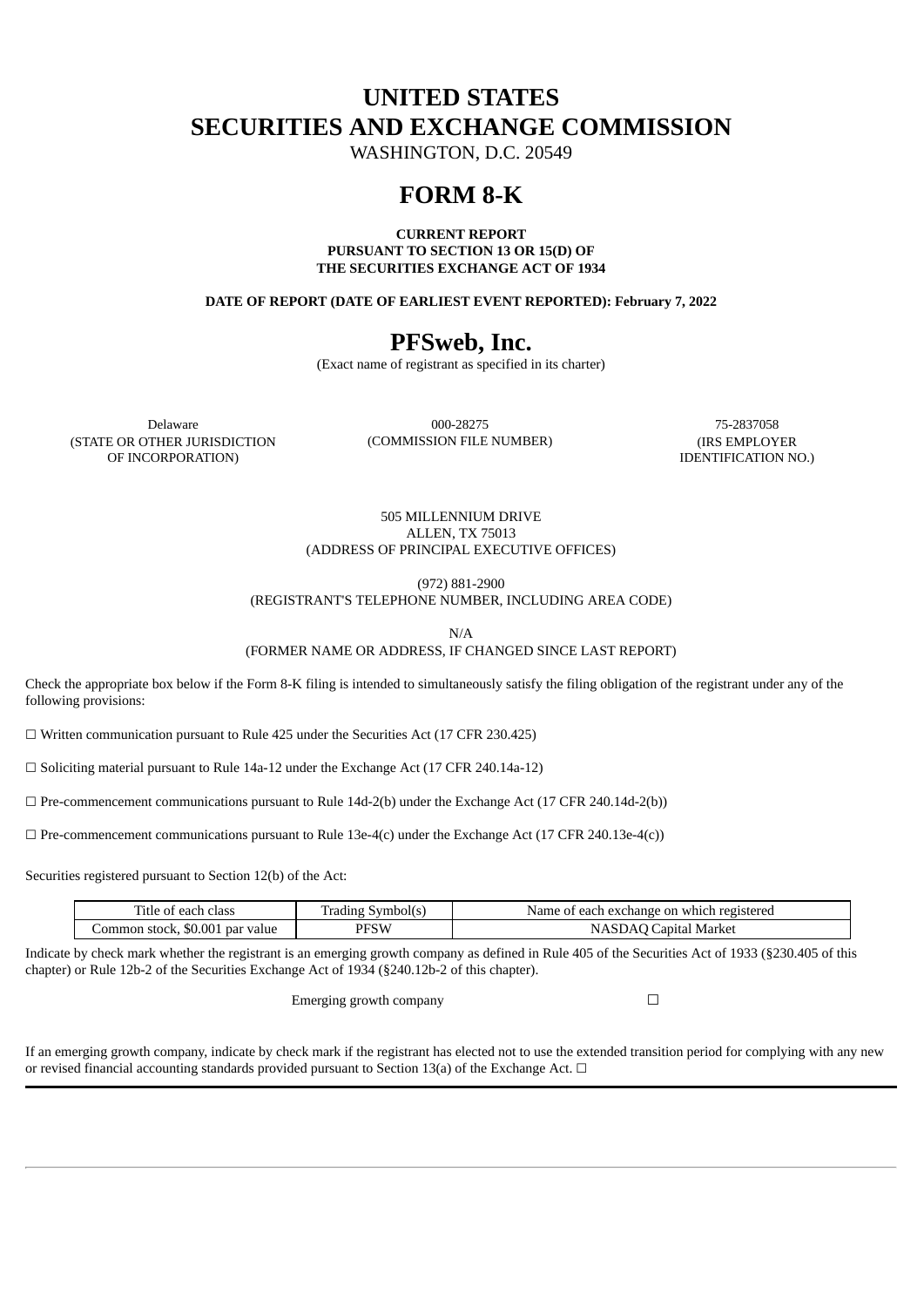#### **INFORMATION TO BE INCLUDED IN THE REPORT**

#### **ITEM 2.02. Results of Operations and Financial Condition**

On February 7, 2022, PFSweb, Inc. (the "Company") issued a press release announcing its financial results for the quarter ended June 30, 2021. Attached as an exhibit to this Current Report on Form 8-K is a copy of the press release dated February 7, 2022. The press release contains certain non-GAAP measures, including non-GAAP net income, earnings before interest, income taxes, depreciation and amortization (EBITDA), adjusted EBITDA and service fee equivalent revenue. The Company believes these non-GAAP measures provide useful information to both management and investors by focusing on certain operational metrics and excluding certain expenses in order to present its core operating performance and results. These measures should be considered in addition to results prepared in accordance with GAAP, but should not be considered a substitute for, or superior to, GAAP results. The non-GAAP measures included in the press release have been reconciled to the GAAP results contained in the press release.

#### **ITEM 7.01 Regulation FD Disclosure**

A copy of the Company's press release of February 7, 2022 announcing its financial results for the quarter ended June 30, 2021 is furnished as Exhibit 99.1 to this Current Report on Form 8-K and is incorporated herein by reference.

The information in Items 2.02 and 7.01 of this Current Report on Form 8-K and the exhibit attached hereto as Exhibit 99.1 shall not be deemed "filed" for purposes of Section 18 of the Securities Exchange Act of 1934, as amended (the "Exchange Act"), or otherwise subject to the liabilities of that section, nor shall it be deemed incorporated by reference in any filing under the Securities Act of 1933, as amended, or the Exchange Act, except as shall be expressly set forth by specific reference in such a filing.

#### **ITEM 9.01. Financial Statements and Exhibits.**

(d) *Exhibits*.

| Exhibit No. | <b>Description</b>                                         |
|-------------|------------------------------------------------------------|
| 99.1        | <b>Press Release Issued February 7, 2022</b>               |
| 104         | Cover Page Interactive Data file, formatted in Inline XBRL |

*Cautionary Note Regarding Forward-Looking Statements*. This Current Report on Form 8-K and the press release contain forward-looking statements which involve certain risks and uncertainties that could cause actual results to differ materially from those expressed or implied by these statements.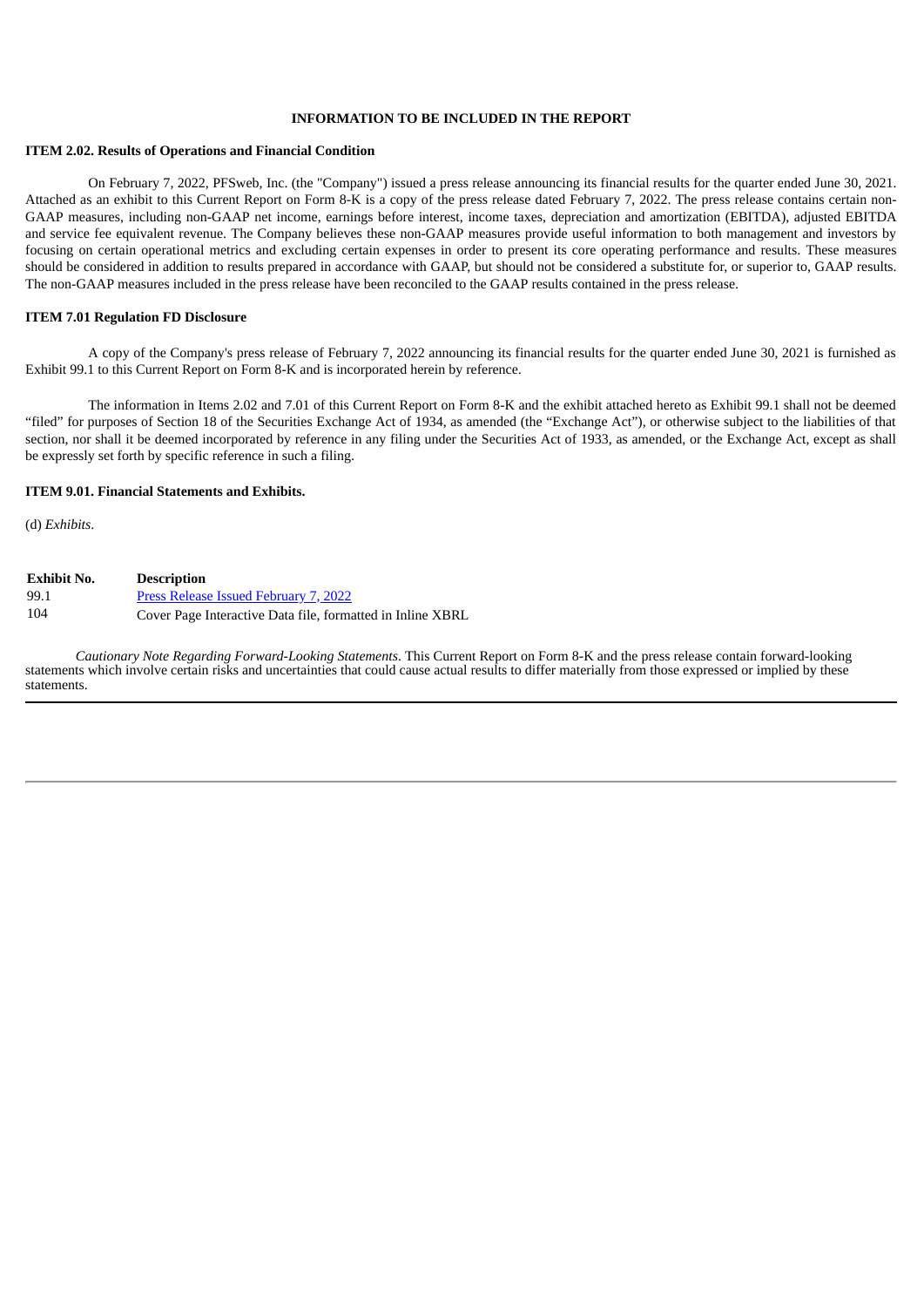#### **SIGNATURE**

Pursuant to the requirements of the Securities Exchange Act of 1934, the registrant has duly caused this report to be signed on its behalf by the undersigned hereunto duly authorized.

#### **PFSweb, Inc.**

Dated: February 7, 2022 **By:** /s/ Thomas J. Madden

Thomas J. Madden Executive Vice President, Chief Financial Officer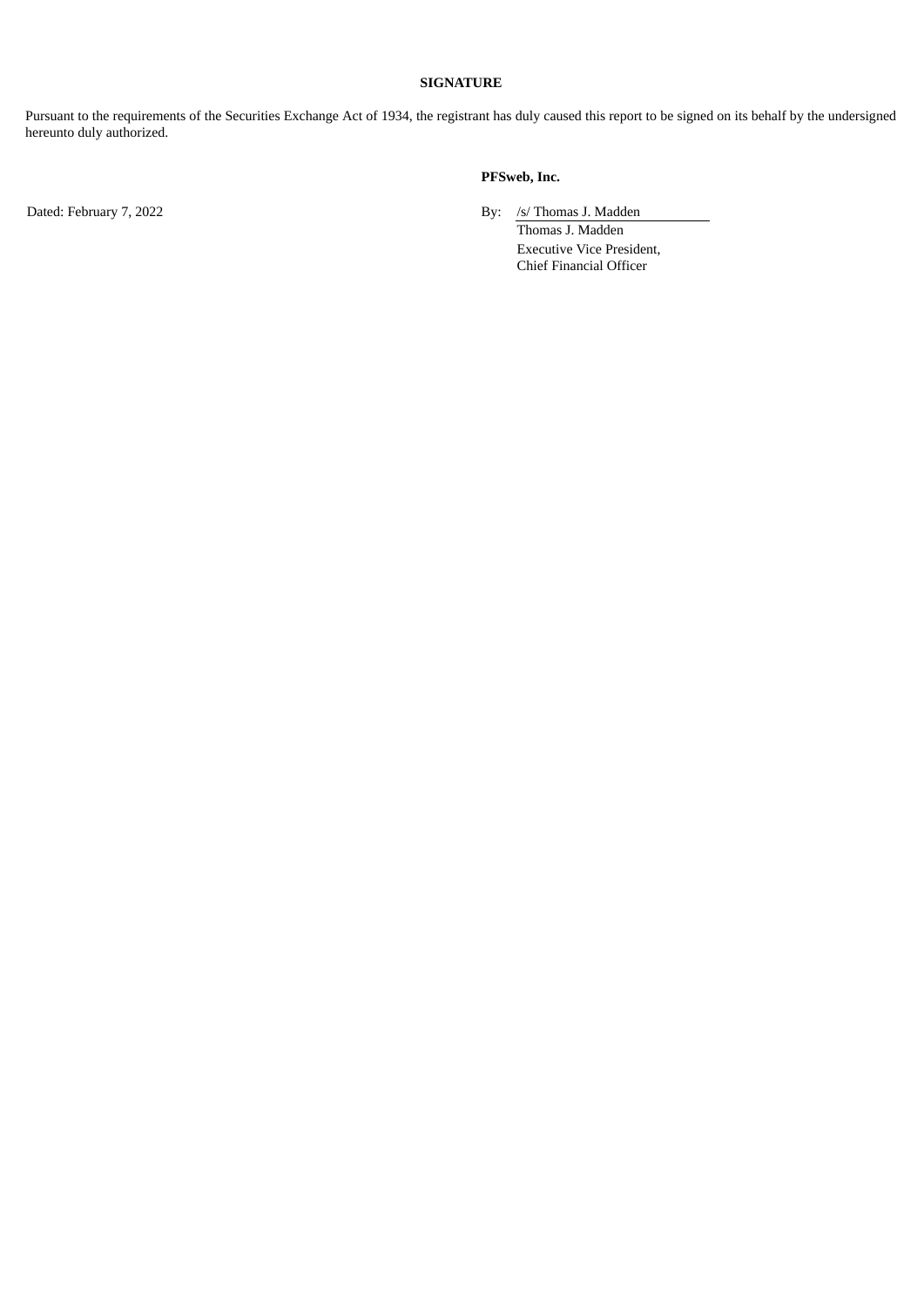### **PFSweb Provides Business and Strategy Update**

<span id="page-3-0"></span>*Reports Q2 2021 financials; Remains focused on filing Q3 2021 financials with the SEC as expeditiously as possible*

*Reports strong full year 2021 core PFS business revenue growth and operational business performance and provides 2022 outlook based on strong bookings, organic growth and robust sales pipeline*

*Provides update on ongoing strategic review process*

*Working with G2 Capital Advisors to optimize business structure and operation*

**ALLEN, Texas – February 7, 2022** – PFS (NASDAQ: PFSW) (the "Company"), a premier eCommerce order fulfillment provider, today reported Q2 2021 results and provided a business and strategy update on the following:

- The ongoing process to file the Company's delayed third quarter results, as well as additional detail on the steps PFSweb and its advisors are taking to complete these efforts;
- The continued strong revenue growth and operational performance of the core PFS business; and,
- The Company's ongoing strategic alternatives and value maximization process and its near-term capital allocation and restructuring priorities.

### **Update on Delayed Financial Statements**

The Company and its advisors, which include leading internationally recognized accounting and tax firms, have been working diligently to bring its financial reporting up to date. The delay in the filing of the Company's financials for the period ending September 30, 2021, is a direct result of the complex tax implications and labor-intensive closing process associated with the sale of the LiveArea global business to Merkle for approximately \$250 million in gross proceeds, which was completed on August 25, 2021, and the required financial reporting and accounting segmentation of previously commingled business entities. The delay is not related to any historical issues with PFSweb's accounting practices or fundamental business.

Ultimately, the timeline anticipated by the Company and its advisors did not sufficiently contemplate certain complexities, including the varying tax treatments resulting from the multi-national nature of the LiveArea business given its operations in four countries (Bulgaria, India, U.K., and U.S.) and the U.S. GAAP classification of the LiveArea financial results as discontinued operations as of Q2 2021.

Mike Willoughby, PFSweb Chief Executive Officer, stated: "Our team and our advisors have been working around the clock to address these issues and are glad to have the Q2 reporting behind us. While the delays have been unfortunate – especially coming off the excellent value we were able to generate through the LiveArea transaction – they have not impacted the continued positive momentum in our PFS business or our commitment to maximizing value for all shareholders through our strategic alternatives process."

As previously communicated, due to the filing delays, the Company has received notices from Nasdaq regarding noncompliance with its Securities and Exchange Commission ("SEC") periodic filing requirements for continued listing. PFSweb expects to receive a delisting notification on or around February 8, 2022. PFSweb does not anticipate this notice will result in an immediate impact on the trading status or listing of the Company's shares. The Company has been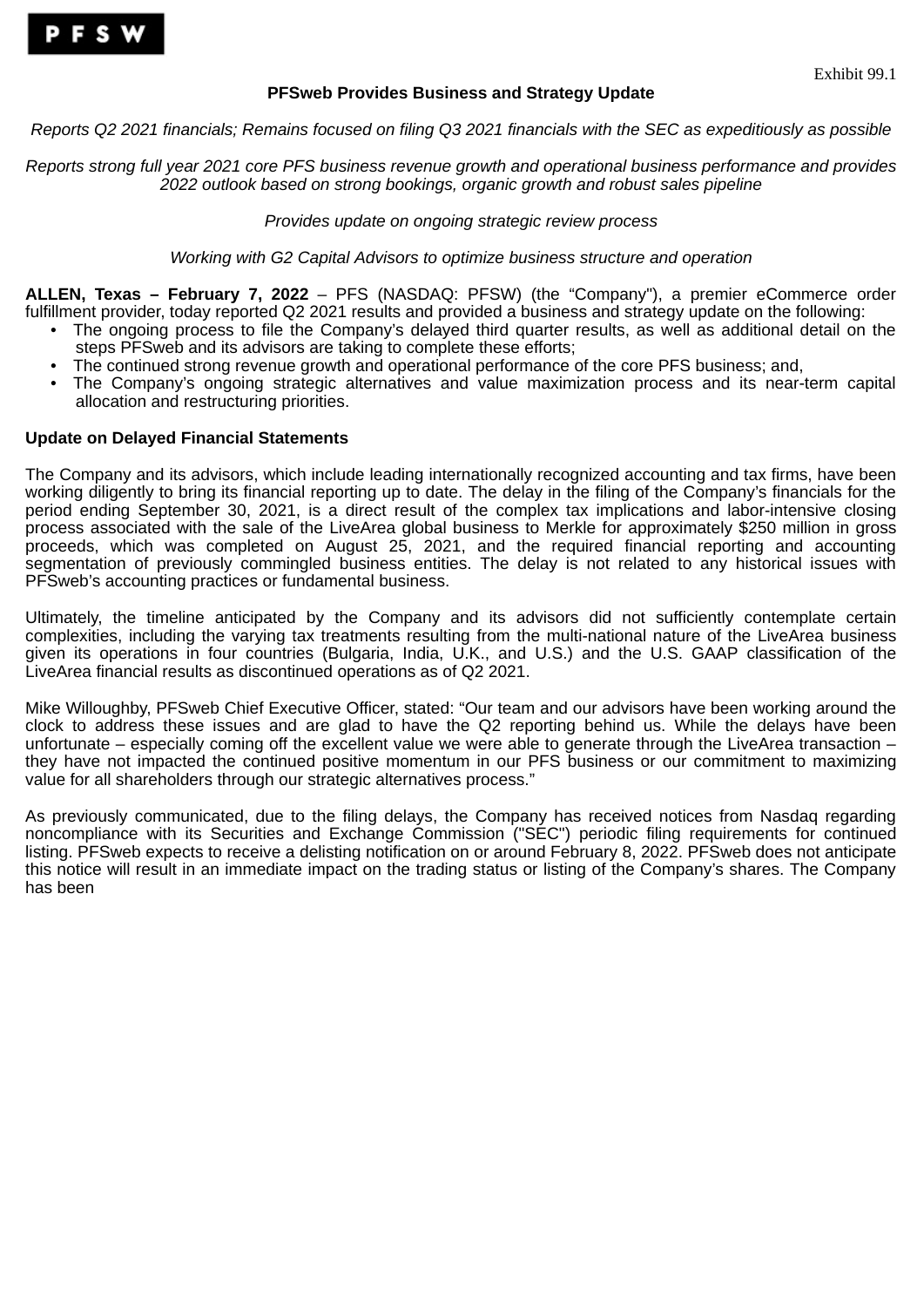proactively communicating with Nasdaq throughout the process and will diligently follow the Nasdaq appeal process and take all necessary steps to remain listed while continuing to work towards filing the delayed financial statements. The Company will continue to make all the appropriate disclosures of additional such notices and any future developments.

The Company expects to provide updates on the filing of its Q3 2021 financials as the situation warrants.

## **Key Financial, Business and Operational Updates**

Zach Thomann, PFSweb Chief Operating Officer, commented: "We delivered strong performance in Q2 2021. We always knew that Q2 2020 was going to be challenging to measure up to given the historic tailwinds we experienced with heightened COVID-19-driven ecommerce demand and a wave of client store closures. That Q2 2020 period was an unprecedented quarter for our PFS business, as we saw a 30% increase in service fee revenue compared to Q2 of 2019, which occurred prior to industry-wide wage inflation. While PFS service fee revenue was lower than Q2 2020, it represented a nearly 12% compound annual growth rate as compared to the more normalized period of Q2 2019. We continued to execute the PFS business at a high level throughout 2021 and have driven annualized PFS service fee equivalent revenue ("SFE revenue"), a non-GAAP measure defined and reconciled below, growth of approximately 6% for the year."

## **Q2 2021 Highlights**

*Q2 results and comparisons reflect the classification of LiveArea as a discontinued operation.*

- Total service fee revenue was \$43.0 million compared to \$44.9 million during the same period in 2020.
- PFS SFE revenue was \$39.9 million compared to \$41.7 million during the same period in 2020.
- Service fee gross margin, excluding certain LiveArea-related activity, was 25.9% compared to 29.6%.
- Net loss from continuing operations was \$4.5 million or \$0.21 per share, compared to net income from continuing operations of \$0.4 million, or \$0.02 per share.
- Consolidated adjusted EBITDA from continuing operations (a non-GAAP measure defined and reconciled below) was \$(1.7) million compared to \$4.5 million.
- PFS Operations Adjusted EBITDA from continuing operations (a non-GAAP measure defined and reconciled below) was \$3.6 million compared to \$6.8 million.

Thomann added: "I'm excited by the outlook for the PFS business. We recently announced that we hit record annual fulfillment volumes for the second year in a row, and we are continuing to build off this momentum with high customer satisfaction, a healthy book of clients and a robust sales pipeline. Our priorities for the business remain centered on making meaningful improvements to capacity and performance, which includes the successful execution and continued roll-out of a multi-node fulfillment strategy. We believe that remaining laser-focused on our strategy will best position us to expand our footprint and set us up for accelerated growth in 2022 and beyond."

## **Additional Full Year 2021 Business and Operational Guidance**

- In 2021, the Company experienced its second straight year of record-breaking order volumes, totaling over 29 million orders fulfilled – including setting a new single-day record on Cyber Monday 2021.
- 2021 PFS SFE revenue is expected to increase 6% to approximately \$187 million.
- The Company anticipates a two-year annual PFS SFE revenue compounded growth rate of approximately 15% as compared to 2019.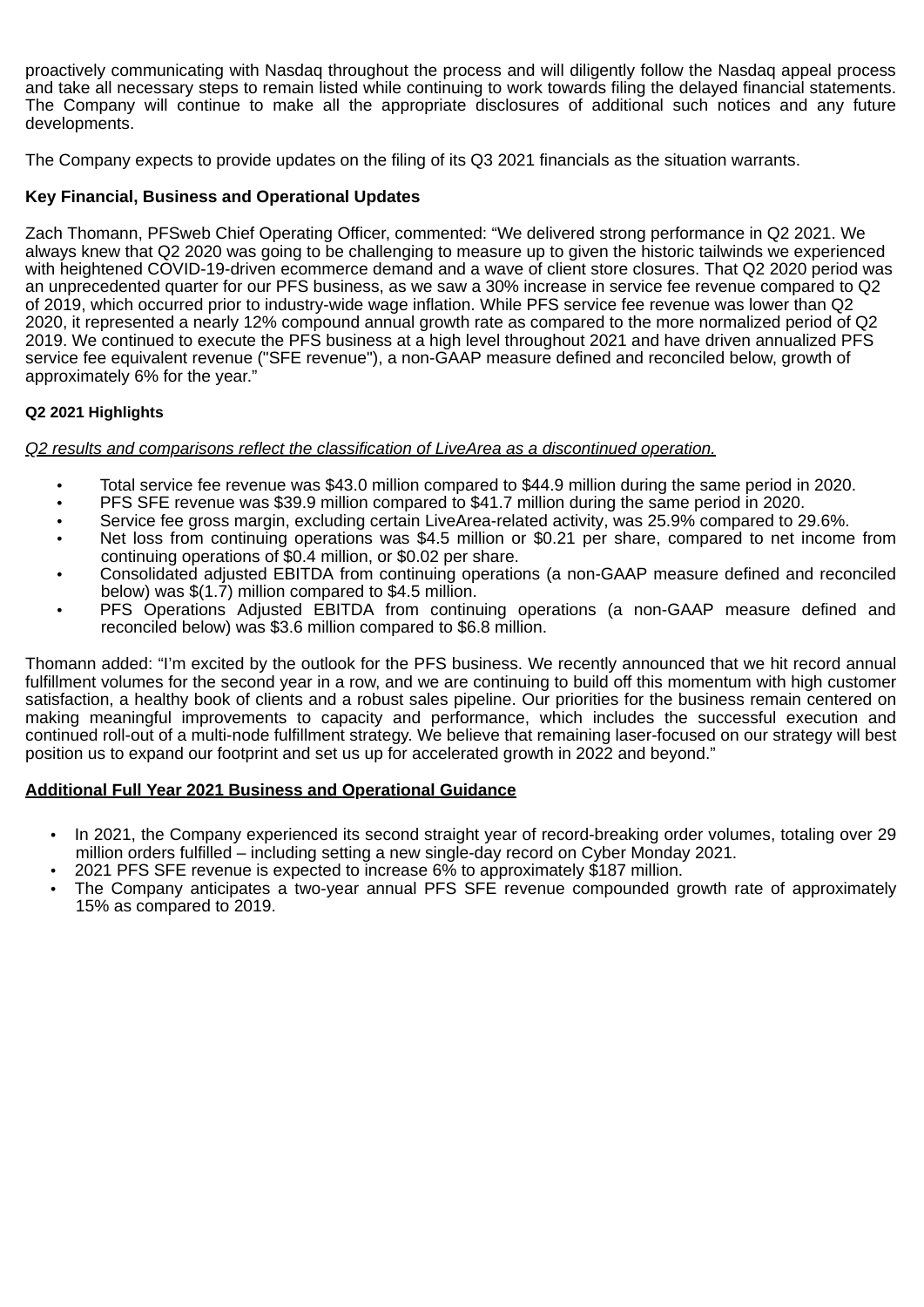- PFS signed 15 new bookings worth \$27.1 million in estimated annual contract value ("ACV") in 2021.
- Estimated PFS pro forma standalone AEBITDA percentage of service fee revenue is expected to be within prior guidance of 8-10%.
- At the end of 2021, with the benefit from the net proceeds generated from the LiveArea sale combined with operational cash balances in the business resulted in approximately \$152 million of total cash and less than \$1 million of debt.

### **2022 Outlook**

- The Company is targeting 2022 PFS annual SFE revenue growth to continue to be in the range of 5% to 10%. Through a combination of expected continued overall organic growth from existing clients, strong bookings and a robust sales pipeline, the Company is optimistic that it can achieve SFE revenue growth at the upper end of this targeted range.
- The Company is targeting 2022 Estimated PFS pro forma standalone AEBITDA percentage of service fee revenue to be within the range of 8 to 10%.

### **Strategic Alternatives Process and Near-Term Capital Allocation and Restructuring Priorities**

PFSweb continues to work with its financial advisor, Raymond James, on a review of a full range of strategic alternatives for its PFS business.

Monica Luechtefeld, Chair of PFSweb's Board of Directors, stated: "Our Board remains focused on expeditiously and efficiently maximizing value for shareholders while achieving the best outcome for clients. We are confident that the strong performance of the PFS business throughout 2021 makes it a very attractive platform and that we will have many compelling options as we consider the most advantageous ways to both create additional value and return the significant amount of capital we currently hold to our shareholders."

PFSweb has also been making progress towards optimizing its business structure following the LiveArea divestiture, including the consolidation of its business functions and facilities into a rationalized operation and structure designed to meet the needs of the PFS business and align with the strategic alternatives process. The Company has previously engaged and been working with G2 Capital Advisors to advise the management team and Board throughout this process.

The Company has not established a timeline for completion of this strategic review process, and it does not intend to comment further regarding the review process unless or until a specific transaction is approved by its Board of Directors, the review process is concluded, or it has otherwise determined that further disclosure is appropriate or required by law.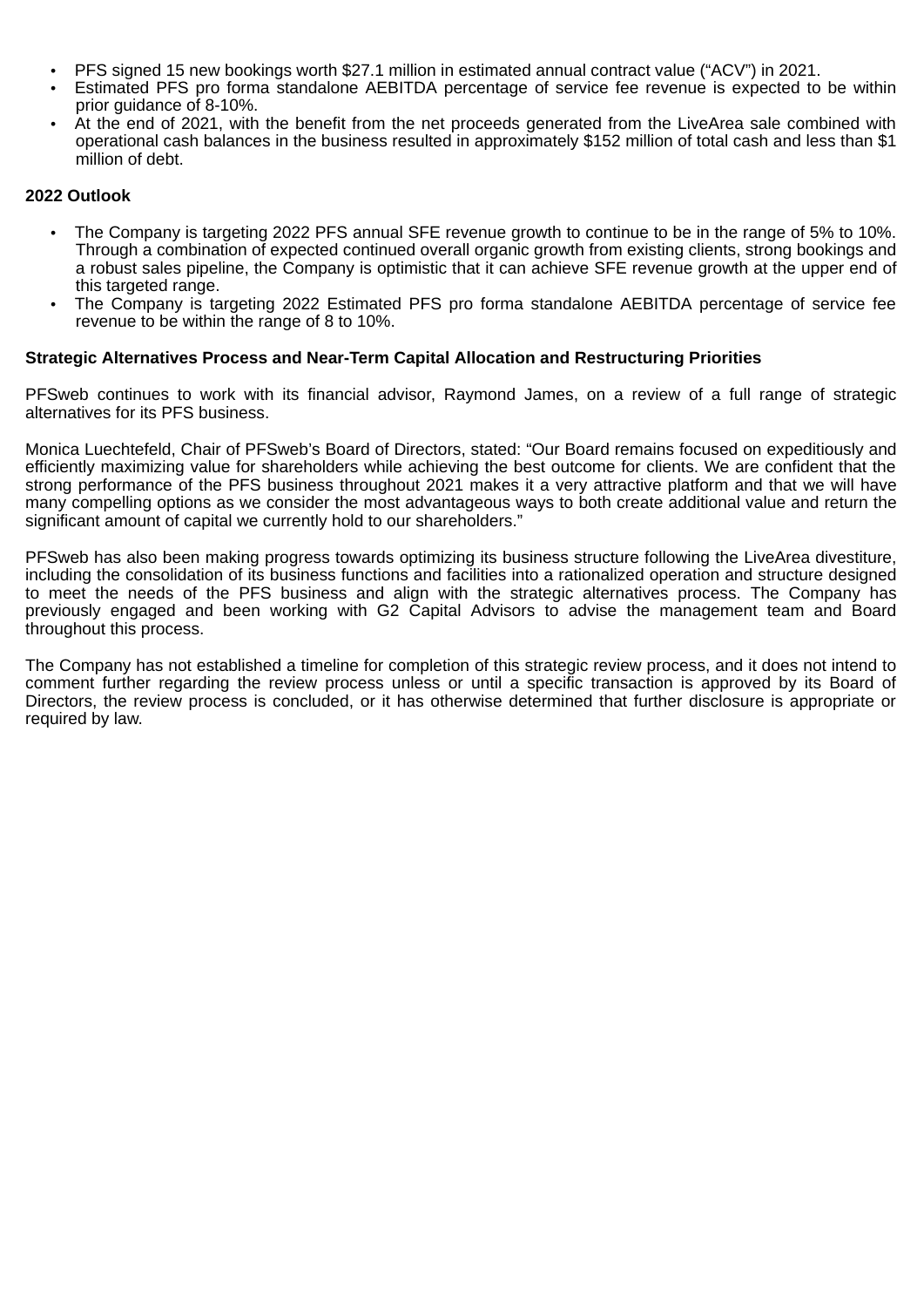### **Conference Call**

PFSweb will conduct a conference call today at 5:00 p.m. Eastern time to address the business and strategy update.

Date: Monday, February 7, 2022 Time: 5:00 p.m. Eastern time (2:00 p.m. Pacific time) Toll-free dial-in number: (866) 220-4153 International dial-in number: (864) 663-5228 Conference ID: 8047938

Please call the conference telephone number 5-10 minutes prior to the start time. An operator will register your name and organization. If you have any difficulty connecting with the conference call, please contact Gateway Investor Relations at 1-949-574-3860.

The conference call will be broadcast live and available for replay here and via the investor relations section of the Company's website at www.pfscommerce.com.

A replay of the conference call will be available after 8:00 p.m. Eastern time on the same day through February 21, 2022.

Toll-free replay number: (855) 859-2056 International replay number: (404) 537-3406 Replay ID: 8047938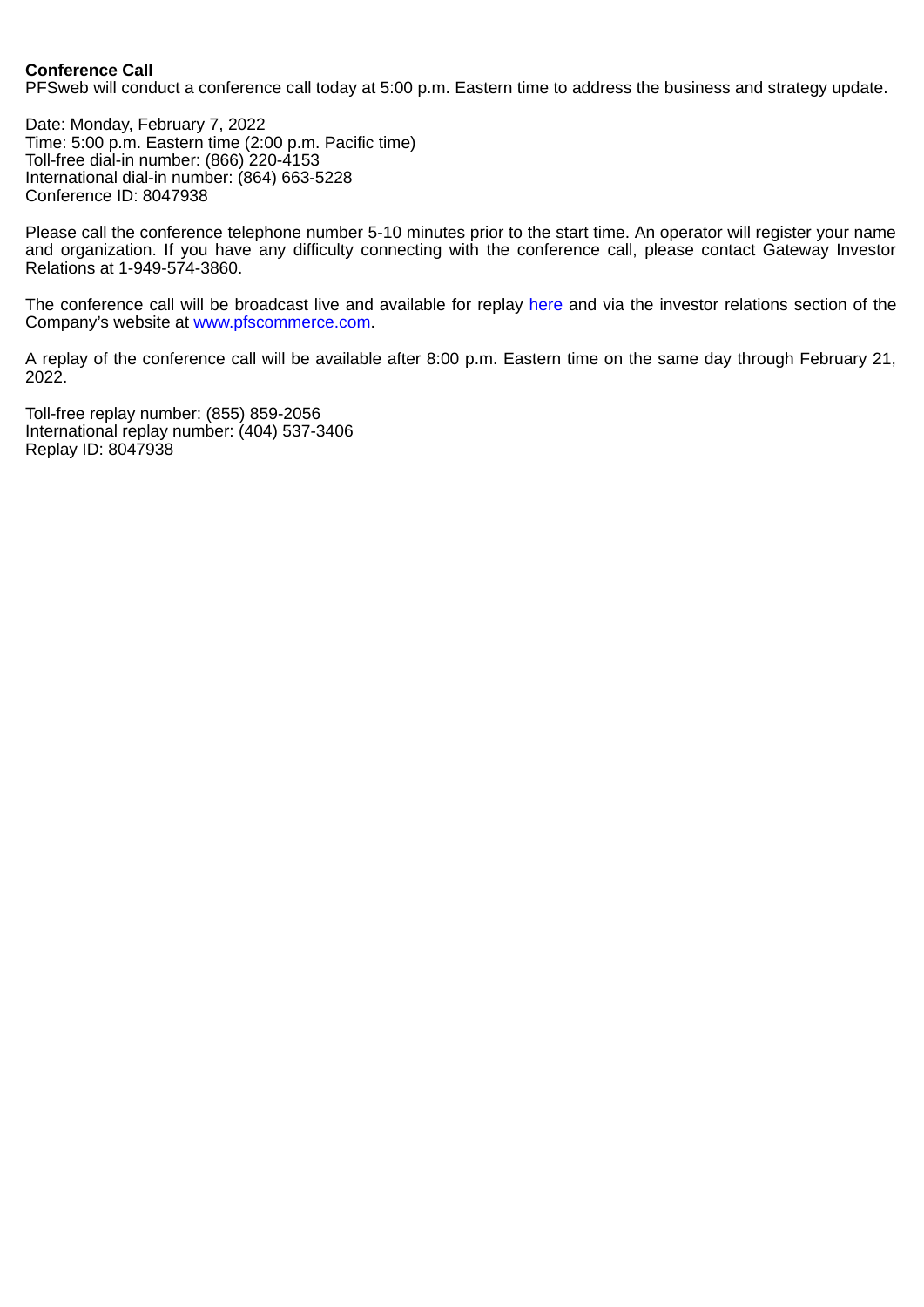#### **Forward-Looking Information**

This press release contains forward-looking information under the Private Securities Litigation Reform Act of 1995 and is subject to and involves risks and uncertainties, which could cause actual results to differ materially from the forward-looking information. You can identify these forward-looking statements by words such as "may," "will," "would," "should," "could," "expect," "anticipate," "believe," "intend," "plan," "potential," "project," "seek," "strive," "predict," "continue," "target," "estimate", and other similar expressions. These forward-looking statements involve risks and uncertainties and may include assumptions as to how we may perform in the future, including the risk that Nasdaq may delist our common stock since we have not met Nasdaq's continued listing standards which could have a material adverse effect on our Company and the price of our common stock and the impact of the COVID-19 pandemic on our business, results of operations and global economic conditions. Although we believe the expectations reflected in our forward-looking statements are reasonable, we cannot guarantee these expectations will actually be achieved. The Company's Annual Report on Form 10-K, as amended, for the year ended December 31, 2020, and any subsequent amendments thereto and our quarterly reports on Form 10-Q identify certain factors that could cause actual results to differ materially from those projected in any forward looking statements made and investors are advised to review the periodic reports of the Company and the Risk Factors described therein.

The Company undertakes no obligation to update publicly any forward-looking statement for any reason, even if new information becomes available or other events occur in the future. There may be additional risks that we do not currently view as material or that are not presently known.

### **Financial Statement Presentation Matters**

The LiveArea segment has been presented as a discontinued operation for all periods presented in this news release.

The condensed consolidated financial statements in this new release have been revised to correct for an immaterial error related to deferred income taxes that were incorrectly recorded in prior periods.

### **Non-GAAP Financial Measures**

This news release contains certain non-GAAP measures, including non-GAAP net income (loss) from continuing operations, earnings before interest, income taxes, depreciation and amortization (EBITDA) from continuing operations, adjusted EBITDA from continuing operations and service fee equivalent revenue.

Non-GAAP net income (loss) from continuing operations represents net income (loss) from continuing operations calculated in accordance with U.S. GAAP as adjusted for the impact of non-cash stock-based compensation expense, acquisition-related, restructuring and other costs (including certain client related bankruptcy costs).

EBITDA from continuing operations represents earnings (or losses) before interest, income taxes, depreciation, and amortization. Adjusted EBITDA from continuing operations further eliminates the effect of stock-based compensation, as well as restructuring, and other costs (including certain client related bankruptcy costs).

Non-GAAP net income (loss) from continuing operations, EBITDA from continuing operations, adjusted EBITDA from continuing operations and service fee equivalent revenue are used by management, analysts, investors and other interested parties in evaluating our operating performance compared to that of other companies in our industry. The calculation of non-GAAP net income (loss) eliminates the effect of stock-based compensation, restructuring and other costs (including certain client related bankruptcy costs), and EBITDA from continuing operations and adjusted EBITDA from continuing operations further eliminate the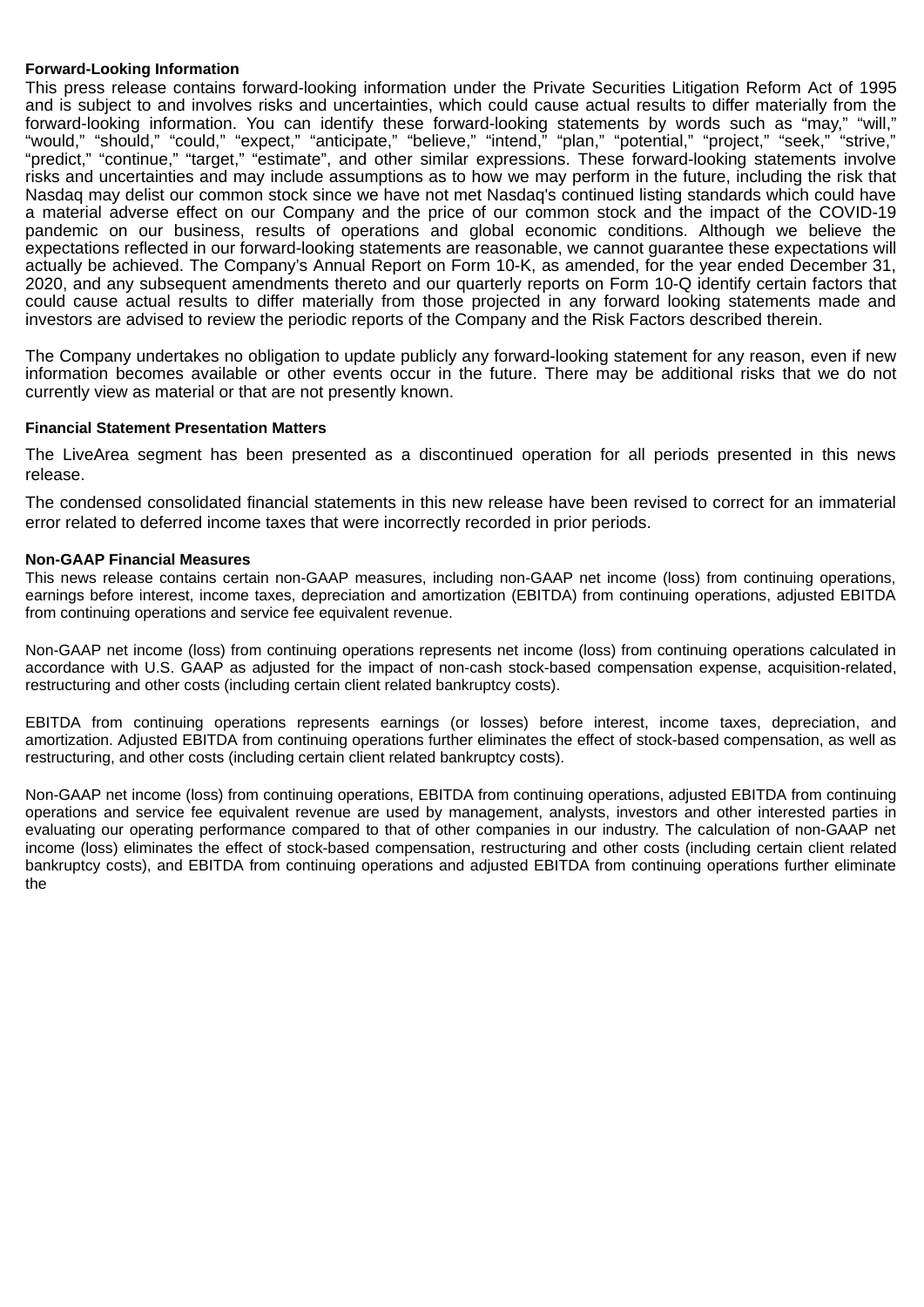effect of financing, remaining income taxes and the accounting effects of capital spending, which items may vary from different companies for reasons unrelated to overall operating performance. Service fee equivalent revenue allows client contracts with similar operational support models but different financial models to be combined as if all contracts were being operated on a service fee revenue basis.

The Company has presented non-GAAP financial measures for the PFS Operations business including total Direct contribution, EBITDA, adjusted EBITDA and service fee equivalent revenue which include adjustments for certain LiveArea related revenue activity and unallocated corporate costs. Such measures are reconciled below.

The Company believes these non-GAAP measures provide useful information to both management and investors by focusing on certain operational metrics and excluding certain expenses in order to present its core operating performance and results. These measures should be considered in addition to results prepared in accordance with GAAP, but should not be considered a substitute for, or superior to, GAAP results. The non-GAAP measures included in this press release have been reconciled to the GAAP results in the attached tables.

### **About PFS**

PFS, the business unit of PFSweb, Inc. (NASDAQ: PFSW) is a premier eCommerce order fulfillment provider. We facilitate each operational step of an eCommerce order in support of DTC and B2B retail brands and specialize in health & beauty, fashion & apparel, jewelry, and consumer packaged goods. Our scalable solutions support customized pick/pack/ship services that deliver on brand ethos with each order. A proven order management platform, as well as high-touch customer care, reinforce our operation. With 20+ years as an industry leader, PFS is the BPO of choice for brand-centric companies and household brand names, such as L'Oréal USA, Champion, Pandora, Shiseido Americas, Kendra Scott, the United States Mint, and many more. The company is headquartered in Allen, TX with additional locations around the globe. For more information, visit www.pfscommerce.com or ir.pfsweb.com for investor information.

### **About G2 Capital Advisors**

G2 Capital Advisors provides M&A, capital markets and restructuring advisory services to the middle market. G2 offers integrated, multi-product and sector-focused services by pairing highly experienced C-level executives with specialist investment bankers. For more information, please visit www.g2cap.com.

#### **For Media:**

Longacre Square Partners Dan Zacchei/Joe Germani/Ashley Areopagita PFSweb@longacresquare.com

**For Investors:** Cody Slach or Jackie Keshner Gateway Investor Relations 1-949-574-3860

PFSW@gatewayir.com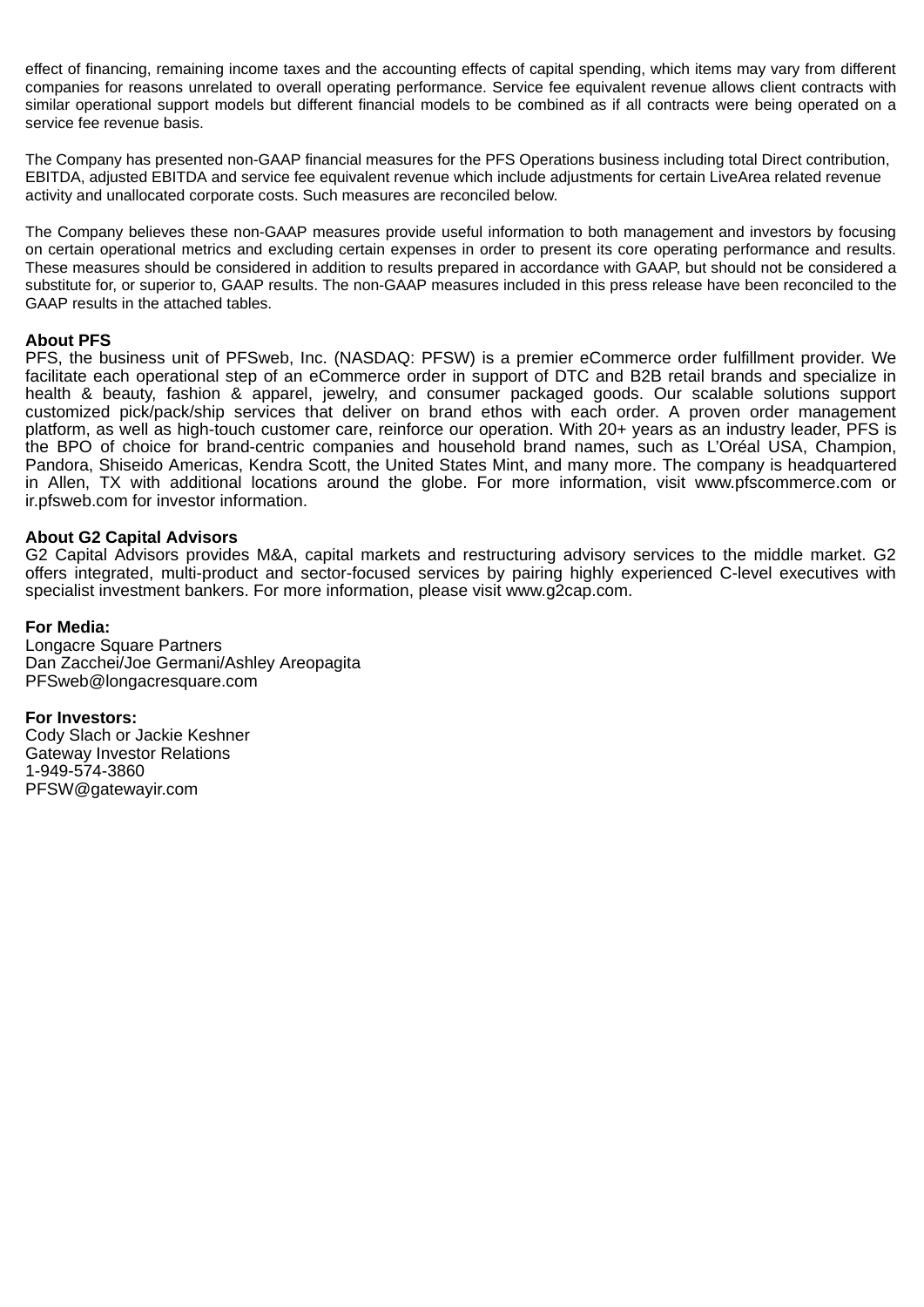## **CONDENSED CONSOLIDATED BALANCE SHEETS (In Thousands, Except Share Data)**

|                                                                                                                                                                                                                                                            | (Unaudited) June<br>30,<br>2021 |               | December 31,<br>2020 |
|------------------------------------------------------------------------------------------------------------------------------------------------------------------------------------------------------------------------------------------------------------|---------------------------------|---------------|----------------------|
| <b>ASSETS</b>                                                                                                                                                                                                                                              |                                 |               |                      |
| Current assets:                                                                                                                                                                                                                                            |                                 |               |                      |
| Cash and cash equivalents                                                                                                                                                                                                                                  | \$<br>12,486                    | -\$           | 10.359               |
| Restricted cash                                                                                                                                                                                                                                            | 214                             |               | 214                  |
| Accounts receivable, net of allowance for doubtful accounts of \$548 and \$611 at June 30, 2021 and<br>December 31, 2020, respectively                                                                                                                     | 49,117                          |               | 69,594               |
| Inventories, net of reserves of \$107 and \$96 at June 30, 2021 and December 31, 2020, respectively                                                                                                                                                        | 4,036                           |               | 3,644                |
| Other receivables                                                                                                                                                                                                                                          | 2,530                           |               | 3,314                |
| Prepaid expenses and other current assets                                                                                                                                                                                                                  | 6,020                           |               | 7,524                |
| Current assets of discontinued operations                                                                                                                                                                                                                  | 54,465                          |               | 13,920               |
| Total current assets                                                                                                                                                                                                                                       | 128,868                         |               | 108,569              |
| Property and equipment:                                                                                                                                                                                                                                    |                                 |               |                      |
| Cost                                                                                                                                                                                                                                                       | 95,588                          |               | 97,343               |
| Less: accumulated depreciation                                                                                                                                                                                                                             | (78, 415)                       |               | (79, 826)            |
|                                                                                                                                                                                                                                                            | 17,173                          |               | 17,517               |
| Operating lease right-of-use assets, net                                                                                                                                                                                                                   | 33,945                          |               | 34,350               |
| Goodwill                                                                                                                                                                                                                                                   | 22,358                          |               | 22,358               |
| Other assets                                                                                                                                                                                                                                               | 1,557                           |               | 385                  |
| Long-term assets of discontinued operations                                                                                                                                                                                                                |                                 |               | 31,717               |
| <b>Total assets</b>                                                                                                                                                                                                                                        | \$<br>203,901                   | $\frac{1}{2}$ | 214,896              |
| LIABILITIES AND SHAREHOLDERS' EQUITY                                                                                                                                                                                                                       |                                 |               |                      |
| <b>Current liabilities:</b>                                                                                                                                                                                                                                |                                 |               |                      |
| Trade accounts payable                                                                                                                                                                                                                                     | \$<br>26,982 \$                 |               | 34,613               |
| Accrued expenses                                                                                                                                                                                                                                           | 20,008                          |               | 26,242               |
| Current portion of operating lease liabilities                                                                                                                                                                                                             | 9,391                           |               | 9,399                |
| Current portion of long-term debt and finance lease obligations                                                                                                                                                                                            | 49,732                          |               | 3,411                |
| Deferred revenues                                                                                                                                                                                                                                          | 3,216                           |               | 4,595                |
| Current liabilities of discontinued operations                                                                                                                                                                                                             | 11,049                          |               | 6,285                |
| <b>Total current liabilities</b>                                                                                                                                                                                                                           | 120,378                         |               | 84,545               |
| Long-term debt and capital lease obligations, less current portion                                                                                                                                                                                         | 151                             |               | 39,069               |
| Deferred revenue, less current portion                                                                                                                                                                                                                     | 1,374                           |               | 1,341                |
| Operating lease liabilities, less current portion                                                                                                                                                                                                          | 29,279                          |               | 30,012               |
| <b>Other liabilities</b>                                                                                                                                                                                                                                   | 6,529                           |               | 5,286                |
| Long-term liabilities of discontinued operations                                                                                                                                                                                                           |                                 |               | 545                  |
| Total liabilities                                                                                                                                                                                                                                          | 157,711                         |               | 160,798              |
|                                                                                                                                                                                                                                                            |                                 |               |                      |
| COMMITMENTS AND CONTINGENCIES                                                                                                                                                                                                                              |                                 |               |                      |
|                                                                                                                                                                                                                                                            |                                 |               |                      |
| Shareholders' equity:                                                                                                                                                                                                                                      |                                 |               |                      |
| Preferred stock, \$1.00 par value; 1,000,000 shares authorized; none issued or outstanding                                                                                                                                                                 |                                 |               |                      |
| Common stock, \$0.001 par value; 35,000,000 shares authorized; 21,209,300 and 20,408,558 issued at June 30,<br>2021 and December 31, 2020, respectively; and 21,175,833 and 20,375,091 outstanding at June 30, 2021 and<br>December 31, 2020, respectively | 21                              |               | 20                   |
| Additional paid-in capital                                                                                                                                                                                                                                 | 170,486                         |               | 168,244              |
| Accumulated deficit                                                                                                                                                                                                                                        | (123, 554)                      |               | (113, 712)           |
| Accumulated other comprehensive loss                                                                                                                                                                                                                       | (638)                           |               | (329)                |
| Treasury stock at cost, 33,467 shares                                                                                                                                                                                                                      | (125)                           |               | (125)                |
| Total shareholders' equity                                                                                                                                                                                                                                 | 46,190                          |               | 54,098               |
| Total liabilities and shareholders' equity                                                                                                                                                                                                                 | \$<br>203,901                   | \$            | 214,896              |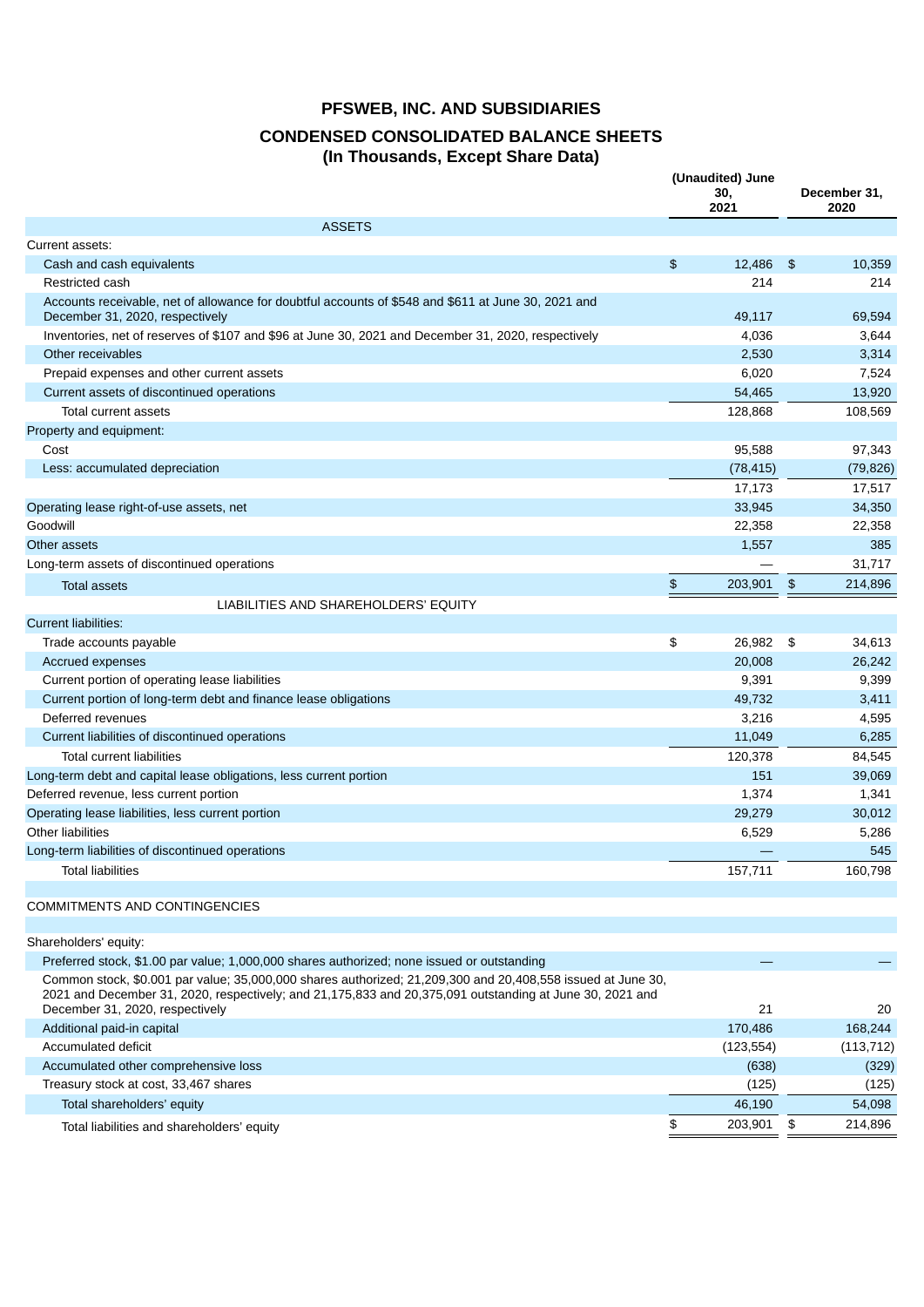## **UNAUDITED CONDENSED CONSOLIDATED STATEMENTS OF OPERATIONS AND COMPREHENSIVE LOSS**

**(In Thousands, Except Per Share Data)**

|                                                                | <b>Three Months Ended</b><br><b>June 30,</b> |    |            |                            |                | <b>Six Months Ended</b><br><b>June 30,</b> |          |  |  |
|----------------------------------------------------------------|----------------------------------------------|----|------------|----------------------------|----------------|--------------------------------------------|----------|--|--|
|                                                                | 2021                                         |    | 2020       |                            | 2021           |                                            | 2020     |  |  |
| Revenues:                                                      |                                              |    |            |                            |                |                                            |          |  |  |
| Service fee revenue                                            | \$<br>43,009                                 | \$ | 44,852     | \$                         | 88,529         | \$                                         | 81,577   |  |  |
| Product revenue, net                                           | 4,492                                        |    | 5,915      |                            | 8,800          |                                            | 13,447   |  |  |
| Pass-through revenue                                           | 13,598                                       |    | 14,524     |                            | 24,474         |                                            | 29,393   |  |  |
| <b>Total revenues</b>                                          | 61,099                                       |    | 65,291     |                            | 121,803        |                                            | 124,417  |  |  |
| <b>Costs of Revenues:</b>                                      |                                              |    |            |                            |                |                                            |          |  |  |
| Cost of service fee revenue                                    | 31,863                                       |    | 31,561     |                            | 65,393         |                                            | 56,833   |  |  |
| Cost of product revenue                                        | 4,284                                        |    | 5,590      |                            | 8,370          |                                            | 12,713   |  |  |
| Cost of pass-through revenue                                   | 13,598                                       |    | 14,524     |                            | 24,474         |                                            | 29,393   |  |  |
| Total costs of revenues                                        | 49,745                                       |    | 51,675     |                            | 98,237         |                                            | 98,939   |  |  |
| Gross profit                                                   | 11,354                                       |    | 13,616     |                            | 23,566         |                                            | 25,478   |  |  |
| Selling, general and administrative expenses                   | 15,678                                       |    | 12,514     |                            | 28,609         |                                            | 25,075   |  |  |
| Income (loss) from operations                                  | (4, 324)                                     |    | 1,102      |                            | (5,043)        |                                            | 403      |  |  |
| Interest expense, net                                          | 333                                          |    | 374        |                            | 708            |                                            | 788      |  |  |
| Income (loss) before income taxes                              | (4,657)                                      |    | 728        |                            | (5, 751)       |                                            | (385)    |  |  |
| Income tax expense (benefit), net                              | (155)                                        |    | 332        |                            | 124            |                                            | 613      |  |  |
| Net income (loss) from continuing operations                   | (4,502)                                      |    | 396        |                            | (5, 875)       |                                            | (998)    |  |  |
|                                                                |                                              |    |            |                            |                |                                            |          |  |  |
| Income (loss) from discontinued operations before income taxes | (590)                                        |    | (1,088)    |                            | (1, 410)       |                                            | 233      |  |  |
| Income tax expense, net                                        | 2,528                                        |    | 161        |                            | 2,557          |                                            | 186      |  |  |
| Net income (loss) from discontinued operations                 | (3, 118)                                     |    | (1, 249)   |                            | (3,967)        |                                            | 47       |  |  |
|                                                                |                                              |    |            |                            |                |                                            |          |  |  |
| <b>Net loss</b>                                                | \$<br>(7,620)                                | \$ | $(853)$ \$ |                            | (9, 842)       | \$                                         | (951)    |  |  |
|                                                                |                                              |    |            |                            |                |                                            |          |  |  |
| Basic earnings (loss) per share:                               |                                              |    |            |                            |                |                                            |          |  |  |
| Net income (loss) from continuing operations per share         | \$<br>$(0.21)$ \$                            |    | 0.02       | \$                         | $(0.28)$ \$    |                                            | (0.05)   |  |  |
| Net income (loss) from discontinued operations per share       | (0.15)                                       |    | (0.06)     |                            | (0.19)         |                                            |          |  |  |
| Basic loss per share                                           | \$<br>(0.36)                                 | \$ | (0.04)     | \$                         | (0.47)         | \$                                         | (0.05)   |  |  |
| Diluted earnings (loss) per share:                             |                                              |    |            |                            |                |                                            |          |  |  |
| Net income (loss) from continuing operations per share         | \$<br>$(0.21)$ \$                            |    | 0.02       | \$                         | $(0.28)$ \$    |                                            | (0.05)   |  |  |
| Net income (loss) from discontinued operations per share       | (0.15)                                       |    | (0.06)     |                            | (0.19)         |                                            |          |  |  |
| Diluted loss per share                                         | \$<br>(0.36)                                 | \$ | (0.04)     | \$                         | (0.47)         | \$                                         | (0.05)   |  |  |
| Weighted average number of shares outstanding:                 |                                              |    |            |                            |                |                                            |          |  |  |
| Basic                                                          | 21,166                                       |    | 19,800     |                            | 21,221         |                                            | 19,739   |  |  |
| <b>Diluted</b>                                                 | 21,166                                       |    | 20,527     |                            | 21,221         |                                            | 19,739   |  |  |
| Comprehensive loss:                                            |                                              |    |            |                            |                |                                            |          |  |  |
| Net loss                                                       | \$<br>$(7,620)$ \$                           |    | $(853)$ \$ |                            | $(9,842)$ \$   |                                            | (951)    |  |  |
| Foreign currency translation adjustment                        | 46                                           |    | (77)       |                            | (309)          |                                            | (1,021)  |  |  |
| Total comprehensive loss                                       | \$<br>(7,574)                                | \$ | (930)      | $\boldsymbol{\mathsf{\$}}$ | $(10, 151)$ \$ |                                            | (1, 972) |  |  |
|                                                                |                                              |    |            |                            |                |                                            |          |  |  |
| EBITDA from continuing operations                              | \$<br>$(2,477)$ \$                           |    | 2,806      | \$                         | $(1,186)$ \$   |                                            | 4,115    |  |  |
| Adjusted EBITDA from continuing operations                     | \$<br>$(1,660)$ \$                           |    | 4,494      | \$                         | $(734)$ \$     |                                            | 5,388    |  |  |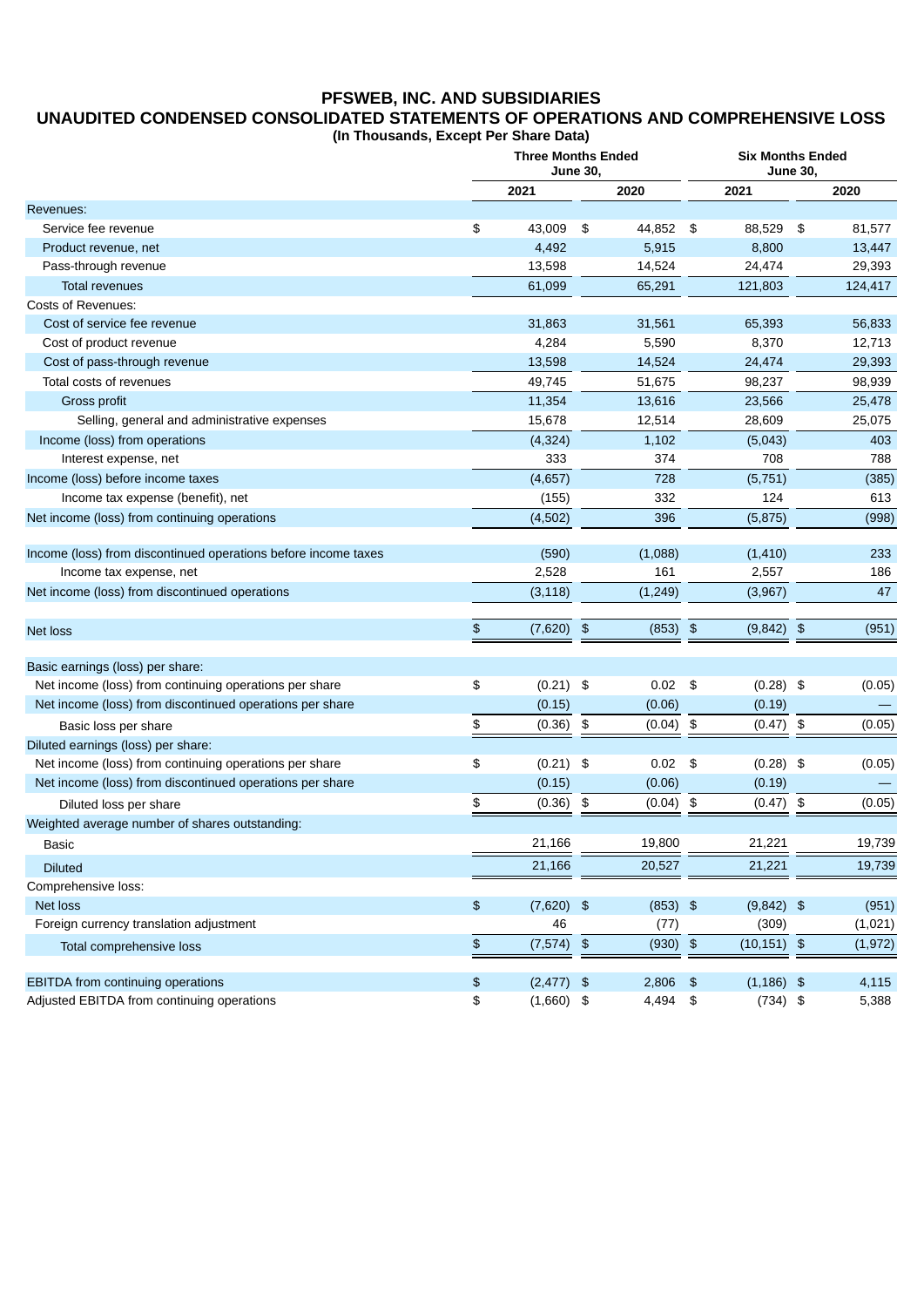# Unaudited Reconciliation of Certain Non-GAAP Items to GAAP

(In Thousands)

|                                              | <b>Three Months Ended</b><br>June 30, |              |    |         | <b>Six Months Ended</b><br>June 30, |              |            |         |  |
|----------------------------------------------|---------------------------------------|--------------|----|---------|-------------------------------------|--------------|------------|---------|--|
|                                              |                                       | 2021         |    | 2020    |                                     | 2021         |            | 2020    |  |
| Net income (loss) from continuing operations | \$                                    | $(4,502)$ \$ |    | 396     | \$                                  | $(5,875)$ \$ |            | (998)   |  |
| Income tax expense (benefit), net            |                                       | (155)        |    | 332     |                                     | 124          |            | 613     |  |
| Interest expense, net                        |                                       | 333          |    | 374     |                                     | 708          |            | 788     |  |
| Depreciation and amortization                |                                       | 1,847        |    | 1.704   |                                     | 3,857        |            | 3,712   |  |
| EBITDA from continuing operations            |                                       | (2, 477)     |    | 2,806   |                                     | (1, 186)     |            | 4,115   |  |
| Gross margin on LiveArea activity (1)        |                                       | (1, 324)     |    | (1,312) |                                     | (2,592)      |            | (2,638) |  |
| Stock-based compensation                     |                                       | 1,781        |    | 2,893   |                                     | 2,398        |            | 3,299   |  |
| Restructuring and other costs                |                                       | 360          |    | 107     |                                     | 646          |            | 612     |  |
| Adjusted EBITDA from continuing operations   |                                       | (1,660)      | \$ | 4,494   | \$                                  | (734)        | $\sqrt{3}$ | 5,388   |  |

|                                                       | <b>Three Months Ended</b><br>June 30, |               |       |     | <b>Six Months Ended</b><br>June 30, |  |       |  |  |
|-------------------------------------------------------|---------------------------------------|---------------|-------|-----|-------------------------------------|--|-------|--|--|
|                                                       | 2021                                  |               | 2020  |     | 2021                                |  | 2020  |  |  |
| Net income (loss) from continuing operations          | \$<br>(4,502)                         | $\mathcal{S}$ | 396   | -\$ | $(5,875)$ \$                        |  | (998) |  |  |
| Stock-based compensation                              | 1,781                                 |               | 2.893 |     | 2.398                               |  | 3.299 |  |  |
| Restructuring and other costs                         | 360                                   |               | 107   |     | 646                                 |  | 612   |  |  |
| Non-GAAP net income (loss) from continuing operations | (2,361)                               | \$            | 3,396 | \$  | $(2,831)$ \$                        |  | 2.913 |  |  |

|                                                            | <b>Three Months Ended</b><br>June 30, |    |          |      | <b>Six Months Ended</b><br>June 30. |      |           |  |  |
|------------------------------------------------------------|---------------------------------------|----|----------|------|-------------------------------------|------|-----------|--|--|
|                                                            | 2021                                  |    | 2020     |      | 2021                                |      | 2020      |  |  |
| Total revenues from continuing operations                  | \$<br>61,099                          | \$ | 65,291   | - \$ | 121,803                             | - \$ | 124,417   |  |  |
| Pass-through revenue                                       | (13,598)                              |    | (14,524) |      | (24, 474)                           |      | (29, 393) |  |  |
| Cost of product revenue                                    | (4, 284)                              |    | (5,590)  |      | (8,370)                             |      | (12, 713) |  |  |
| Service fee revenue related to LiveArea activity (1)       | (3,283)                               |    | (3,438)  |      | (6,372)                             |      | (6, 732)  |  |  |
| Service fee equivalent revenues from continuing operations | 39,934                                |    | 41.739   | -S   | 82.587                              | \$   | 75.579    |  |  |

 $<sup>(1)</sup>$  In completing the discontinued operations presentation, certain LiveArea revenues, costs of revenues and gross margin related to client</sup> contracts that were not fully transferred to contracts directly operating under the LiveArea operating entities as of the August 2021 transaction date were maintained by PFSweb as part of the continuing operations presentation. As of the LiveArea transaction date, future activities of certain contracts where we have subcontracted services to LiveArea are expected to be recorded as pass-through revenue and pass-through costs, for as long as such contracts continue to be maintained directly through PFSweb.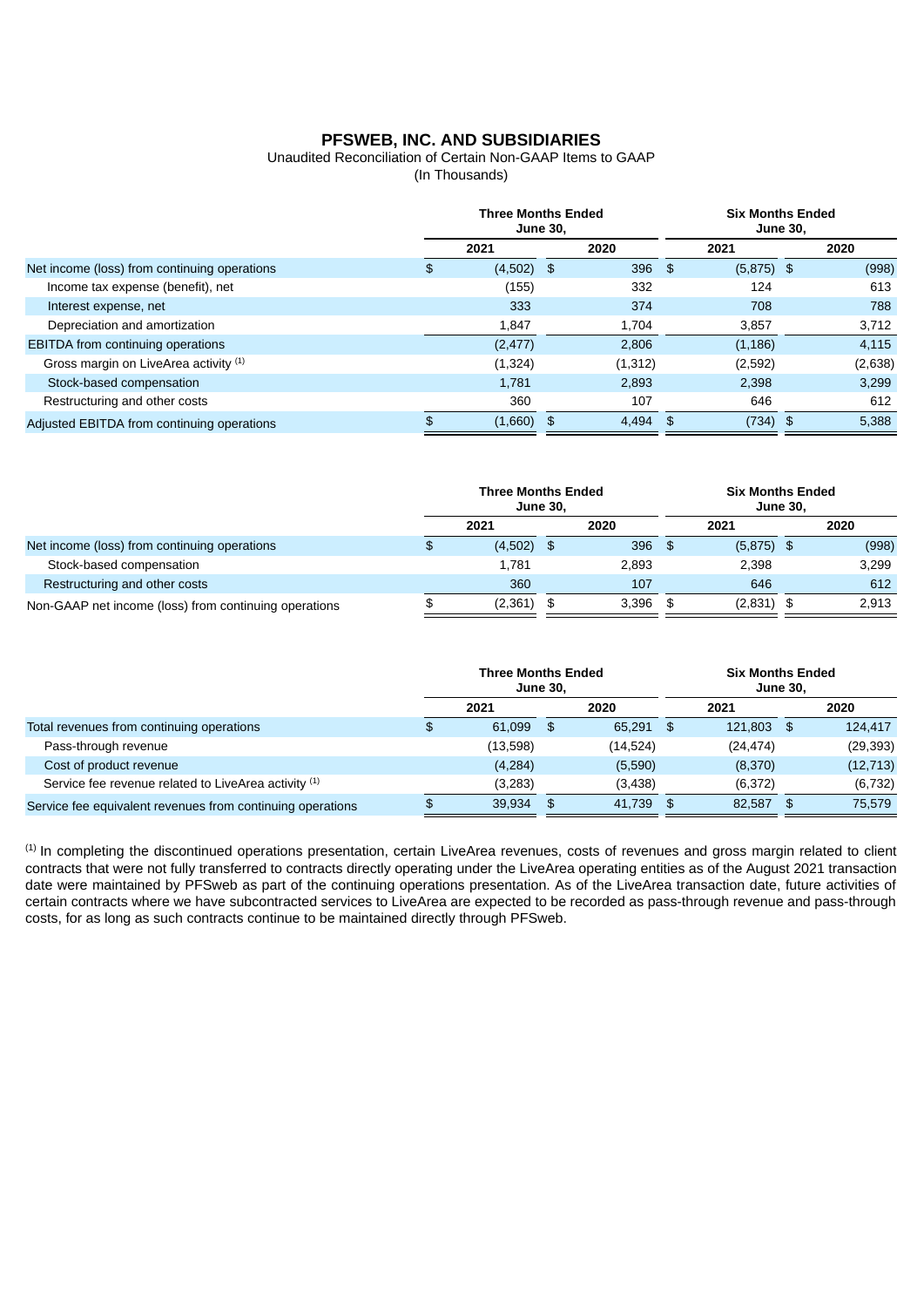### UNAUDITED NON-GAAP OPERATING INFORMATION

(In Thousands)

The following tables represents the financial information for PFS Operations for the three and six months ended June 30, 2021 and 2020 excluding certain unallocated corporate costs and certain non-continuing revenues and expenses.

|                                                              | <b>Three Months Ended</b><br>June 30, |          |               |             |               | <b>Six Months Ended</b><br>June 30, |      |           |  |  |
|--------------------------------------------------------------|---------------------------------------|----------|---------------|-------------|---------------|-------------------------------------|------|-----------|--|--|
| <b>PFS Operations (Non-GAAP)</b>                             |                                       | 2021     |               | 2020        |               | 2021                                |      | 2020      |  |  |
| Revenues:                                                    |                                       |          |               |             |               |                                     |      |           |  |  |
| Service fee revenue                                          | \$                                    | 43,009   | \$            | 44,852 \$   |               | 88,529                              | - \$ | 81,577    |  |  |
| Product revenue, net                                         |                                       | 4,492    |               | 5,915       |               | 8,800                               |      | 13,447    |  |  |
| Pass-through revenue                                         |                                       | 13,598   |               | 14,524      |               | 24,474                              |      | 29,393    |  |  |
| Service fee revenue related to LiveArea activity (1)         |                                       | (3,283)  |               | (3,438)     |               | (6, 372)                            |      | (6, 732)  |  |  |
| <b>Total revenues</b>                                        |                                       | 57,816   |               | 61,853      |               | 115,431                             |      | 117,685   |  |  |
| <b>Costs of Revenues:</b>                                    |                                       |          |               |             |               |                                     |      |           |  |  |
| Cost of service fee revenue                                  |                                       | 31,863   |               | 31,561      |               | 65,393                              |      | 56,833    |  |  |
| Cost of product revenue                                      |                                       | 4,284    |               | 5,590       |               | 8,370                               |      | 12,713    |  |  |
| Cost of pass-through revenue                                 |                                       | 13,598   |               | 14,524      |               | 24,474                              |      | 29,393    |  |  |
| Cost of service fee revenue related to LiveArea activity (1) |                                       | (1,959)  |               | (2,127)     |               | (3,780)                             |      | (4,094)   |  |  |
| Total costs of revenues                                      |                                       | 47,786   |               | 49,548      |               | 94,457                              |      | 94,845    |  |  |
| Gross profit                                                 |                                       | 10,030   |               | 12,305      |               | 20,974                              |      | 22,840    |  |  |
| Direct operating expenses (2)                                |                                       | 9,080    |               | 7,903       |               | 16,309                              |      | 15,348    |  |  |
| <b>Direct contribution</b>                                   |                                       | 950      |               | 4,402       |               | 4,665                               |      | 7,492     |  |  |
| Depreciation and amortization (3)                            |                                       | 1,722    |               | 1,421       |               | 3,607                               |      | 3,195     |  |  |
| Stock-based compensation (4)                                 |                                       | 602      |               | 871         |               | 754                                 |      | 940       |  |  |
| Restructuring and other costs (5)                            |                                       | 360      |               | 97          |               | 646                                 |      | 737       |  |  |
| <b>Adjusted EBITDA</b>                                       | \$                                    | 3,634    | $\frac{3}{2}$ | 6,791       | $\frac{1}{2}$ | $9,672$ \$                          |      | 12,364    |  |  |
|                                                              |                                       |          |               |             |               |                                     |      |           |  |  |
| <b>Total Revenues</b>                                        | \$                                    | 57,816   | \$            | $61,853$ \$ |               | 115,431 \$                          |      | 117,685   |  |  |
| Pass-through revenue                                         |                                       | (13,598) |               | (14, 524)   |               | (24, 474)                           |      | (29, 393) |  |  |
| Cost of product revenue                                      |                                       | (4, 284) |               | (5,590)     |               | (8,370)                             |      | (12, 713) |  |  |
| Service fee equivalent revenue                               | \$                                    | 39,934   | \$            | 41,739      | \$            | 82,587 \$                           |      | 75,579    |  |  |

 $\text{\tiny{(1)}}$  In completing the discontinued operations presentation, certain LiveArea revenues, costs of revenues and gross profit related to client contracts that were not fully transferred to contracts directly operating under the LiveArea operating entities as of the August 2021 transaction date were maintained by PFSweb as part of the continuing operations presentation. As of the LiveArea transaction date, future activities of certain contracts where we have subcontracted services to LiveArea are expected to be recorded as pass-through revenue and pass-through costs, for as long as such contracts continue to be maintained directly through PFSweb.